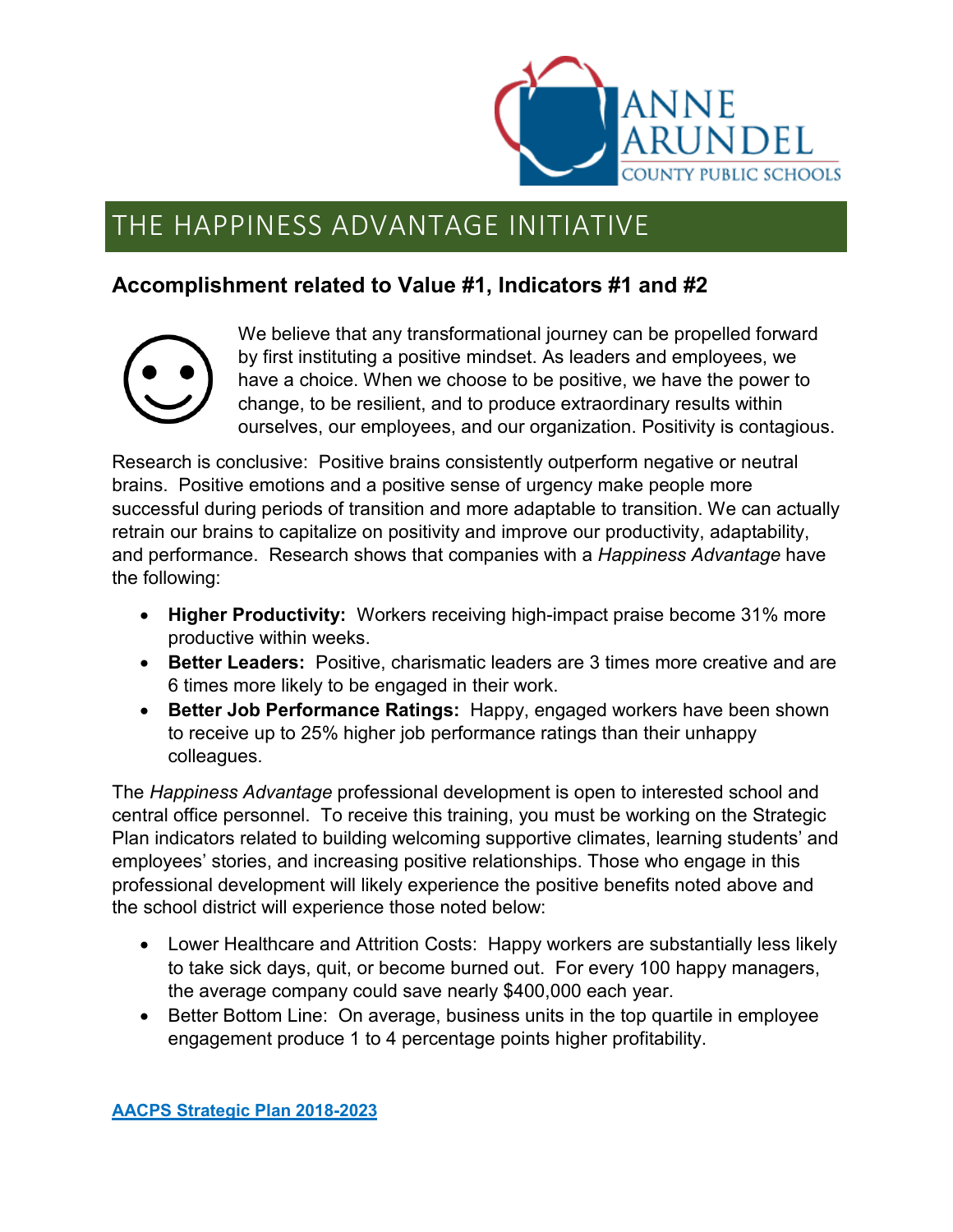

## THE HAPPINESS ADVANTAGE INITIATIVE

The *Happiness Advantage* utilizes five tactics to create positive habits:

- 3 Gratitudes Write down three things each day for which one is grateful.
- The Doubler Write about a positive experience one has had in the past.
- The Fun Fifteen Take time to exercise each day.
- Meditation decreases stress and raises happiness.
- Conscious Acts of Kindness Write a note or email each day to thank or praise a colleague.

AACPS will continue to offer *Happiness Advantage* training. As the habits of kindness, gratitude, and positivity are intentionally practiced system-wide, we are hopeful that the percentage of students, families, staff, and partners who feel that they are valued members of the school system will increase **[Indicator #1]** as well as the percentage of students who feel that they are cared for and supported will increase. **[Indicator #2]**

The Associate Superintendent for School Performance and the Executive Director of Professional Growth and Development have been nationally certified to methodically train system employees using the Happiness Advantage materials and training tools. **[Indicator #17]**

**Read More: [The Happiness Advantage/Orange Frog](http://www.orangefrogbook.com/on-site-training/)**